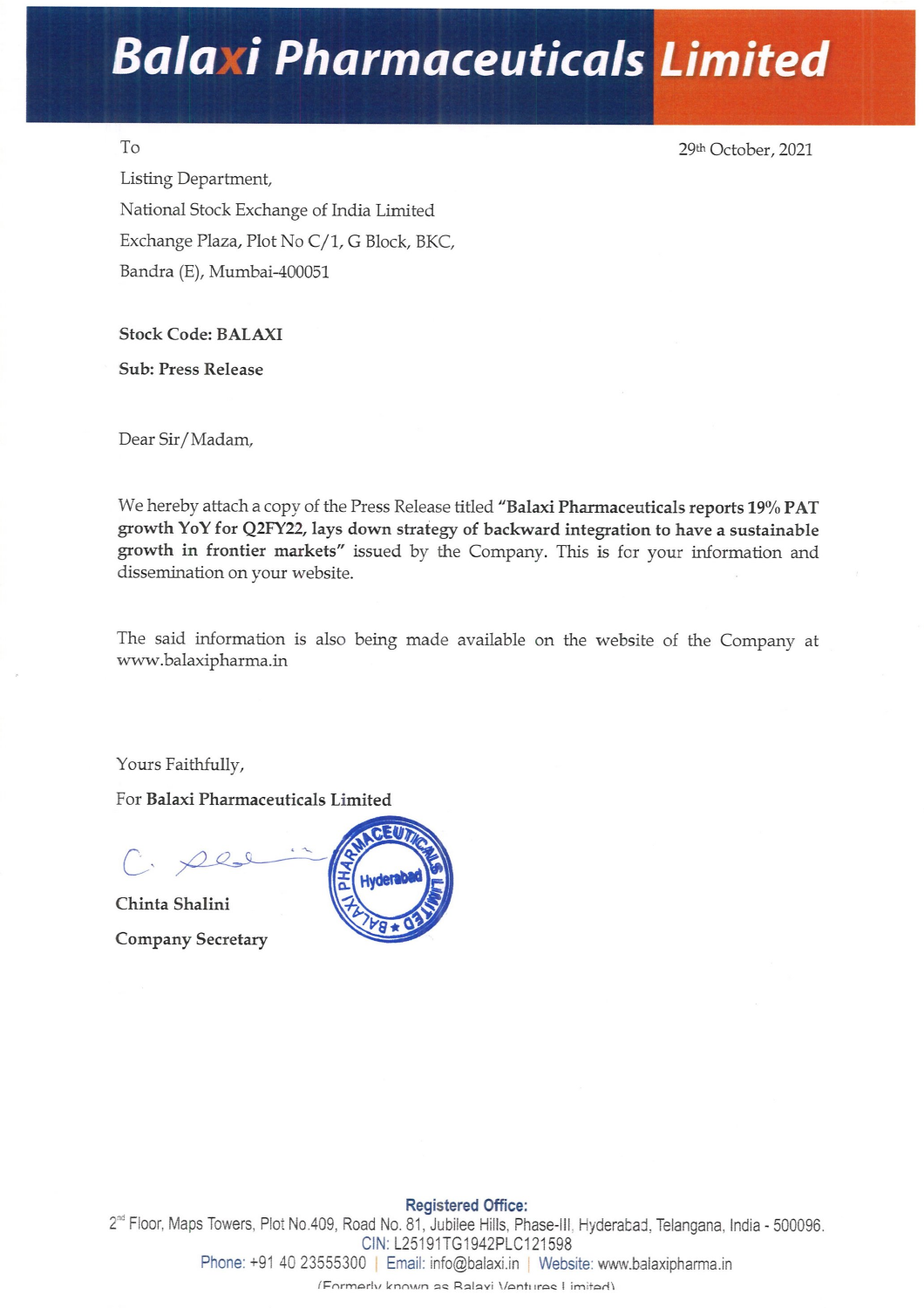29th October, 2021

### **Balaxi Pharmaceuticals reports 19% PAT growth YoY for Q2FY22, lays down strategy of backward integration to have a sustainable growth in frontier markets**

**Hyderabad, October 29, 2021:** Balaxi Pharmaceuticals Limited (Balaxi), a branded IPR-based pharmaceutical company headquartered in Hyderabad, reported its results for the second quarter and half year ended 30<sup>th</sup> September, 2021.

| <b>Particulars (INR mn)</b> | Q2FY22 | Q2FY21     | YoY       |  |
|-----------------------------|--------|------------|-----------|--|
| Revenue                     | 702    | 603        | 16%       |  |
| <b>Gross Profit</b>         | 192    | 148        | 30%       |  |
| <b>EBITDA</b>               | 142    | 107        | 32%       |  |
| <b>EBITDA Margin %</b>      | 20.2%  | 17.8%      | $240$ bps |  |
| <b>PAT</b>                  | 121    | 19%<br>101 |           |  |
| <b>PAT Margin %</b>         | 17.2%  | 16.7%      | 42 bps    |  |

#### **Financial Highlights – Q2 FY22:**

- The Company recorded a revenue of INR 702 million in Q2 FY22, registering a 16% growth yearon-year, led by Pharma and Branded consumer goods segments.
- Higher contribution from geographies such as Dominican Republic and Guatemala led Pharma segment to grow by 10% YoY
- Backed by new launches and increasing customer acceptance, branded consumer segment Revenue increased by 319% YoY
- EBITDA of INR 142 million for Q2 FY22; EBITDA margin stood at 20.2% higher by 240 bps due to favourable product mix. Higher Branded products in overall mix led to margin improvement in Q2FY22
- Reported PAT of INR 121 million for Q2FY22, higher by 19% YoY

#### **Revenue Mix:**

| Segment                          | Q2FY22 | Q2FY21 | <b>FY21</b> |  |
|----------------------------------|--------|--------|-------------|--|
| <b>Pharmaceuticals</b>           | 60%    | 64%    | 59%         |  |
| Ancillary                        | 15%    | 29%    | 30%         |  |
| <b>Branded Consumer Products</b> | 25%    | 7%     | 11%         |  |

#### **Gross Profit Breakup**

| Segment                          | Q2FY22 | Q2FY21 | <b>FY21</b> |
|----------------------------------|--------|--------|-------------|
| <b>Pharmaceuticals</b>           | 75%    | 76%    | 73%         |
| Ancillary                        | 11%    | 20%    | 18%         |
| <b>Branded Consumer Products</b> | 14%    | 4%     | 9%          |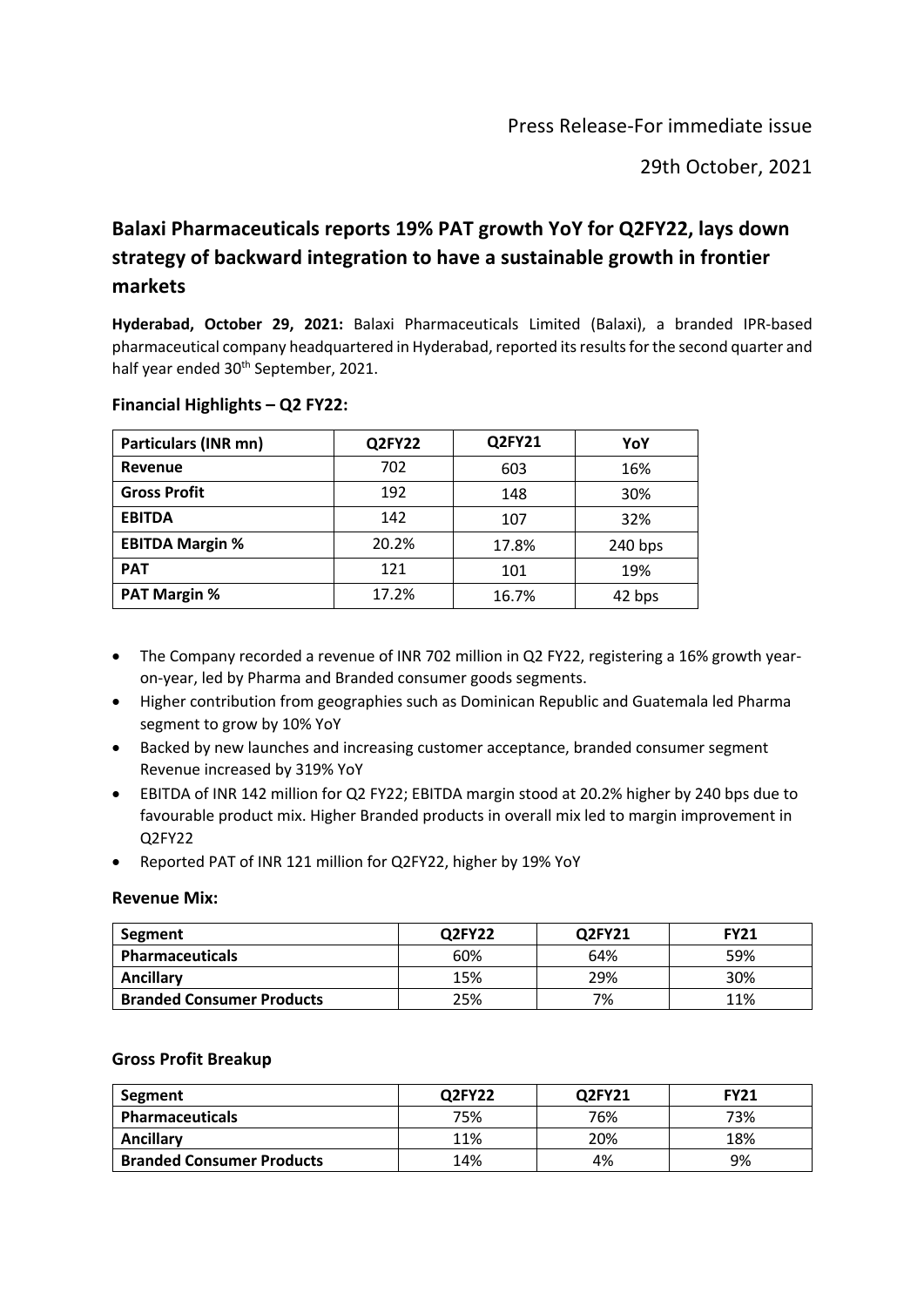- For Q2FY22, Pharmaceutical business segment contributed 60% of the consolidated revenues and 75% of the total gross profit.
- Ancillary business contributed 15% to the revenue in Q2FY22
- Share of **YAP** branded consumer products revenue grew significantly, from 4% in Q2FY21 to 25% in Q2FY22. Biscuits continues to dominate this segment, contributing close to 87% of Revenue from this segment. The Company has launched various new products such as tooth paste, ketchup, candy, mayonnaise to its existing portfolio which has been showing good traction.

| <b>Particulars</b>                       | Angola                   | Guatemala | <b>Dominican</b><br><b>Republic</b> | <b>Honduras</b> | EI<br><b>Salvador</b> | <b>Central</b><br>African<br>Republic | Nicaragua | <b>Total</b> |
|------------------------------------------|--------------------------|-----------|-------------------------------------|-----------------|-----------------------|---------------------------------------|-----------|--------------|
| <b>Existing Product</b><br>Registrations | 283                      | 80        | 139                                 | 32              | 30                    | $\overline{\phantom{a}}$              |           | 564          |
| Submitted to<br><b>MOH</b>               |                          | 57        | 24                                  | 37              |                       |                                       |           | 118          |
| Product<br>Registrations in<br>Pipeline  | $\overline{\phantom{0}}$ | 53        | 19                                  | 36              | 76                    | 133                                   | 90        | 407          |

#### **Update on Pharmaceutical Product Registrations/Import Permits:**

**Commenting on the performance, Mr. Ashish Maheshwari, Chairman and Managing Director said, "**Balaxi sets its footprints into the newer geography steadily, with registration pipeline of 400+ products reflecting the company's 'Land and Expand' strategy. As on date, Balaxi has 564 pharmaceutical product registrations/import permits, spanning across 5 countries, and has a robust pipeline of product registrations including those submitted to MOH spanning across 8 countries.

Balaxi has strategized to further strengthen its value chain by establishing in-house capabilities for researching, developing and manufacturing differentiated formulations for frontier markets especially LATAM. In the past one year the company faced covid related supply disruptions which further strengthen its case of investing in these facilities. The Company has planned to acquire 3-5 acres of land to establish its first manufacturing location near Hyderabad, in the Pharma SEZ, Jadcherla, Telangana. It intends to establish a greenfield WHO-GMP/PICS certified manufacturing facility.

Balaxi saw an increase in the share of pharmaceutical business from Guatemala, Dominican Republic and newly contributing Honduras, showcasing that the newer geographies have started contributing to overall pharmaceutical segment. The Company continues with its endeavour of remaining debt free and maximise stakeholders value. The company remains confident about achieving its long-term growth aspiration and looks forward to expanding in additional geographies. Balaxi aims to expand in 20 frontier markets over the next 5 years."